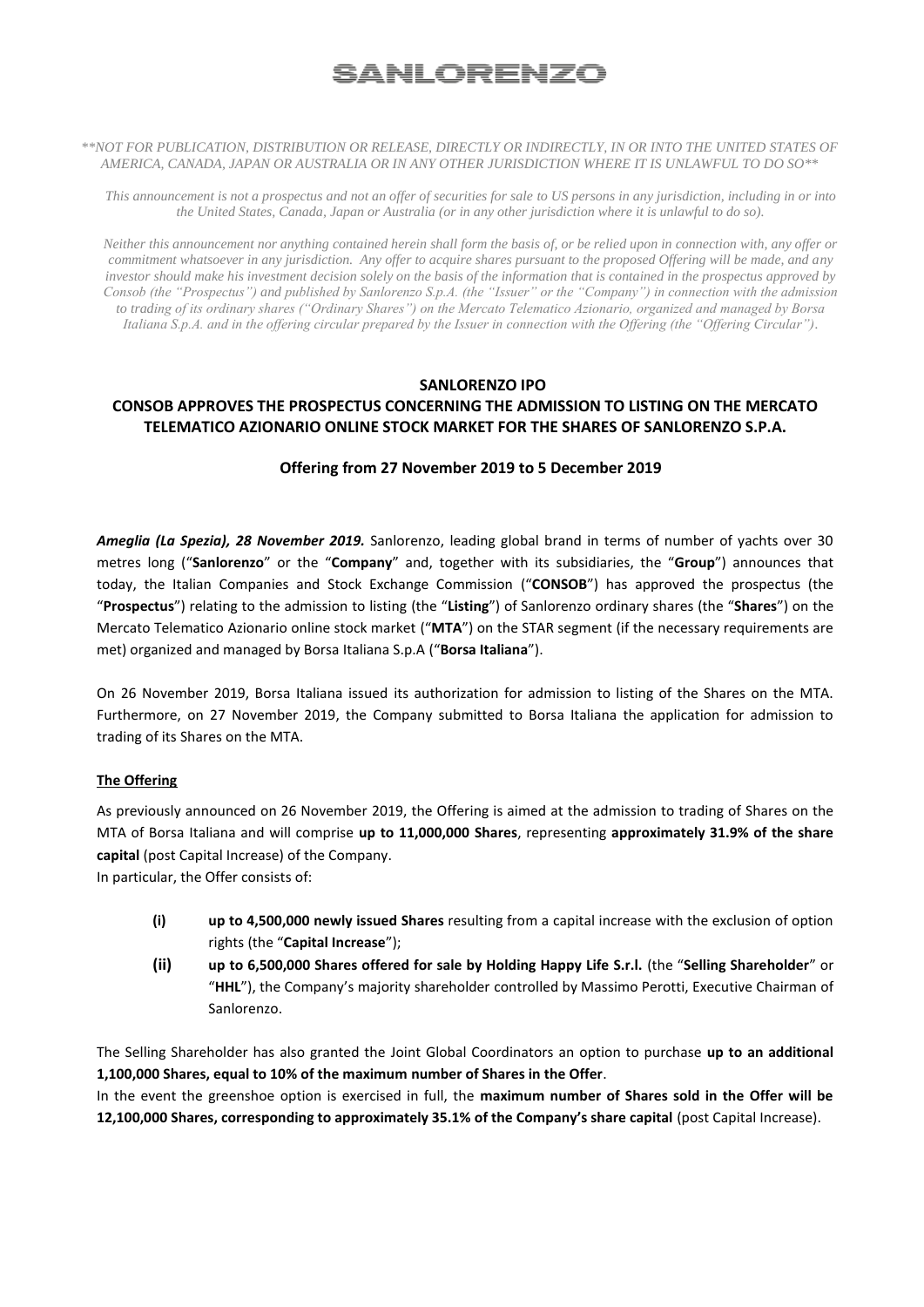As announced on 26 November 2019, the **indicative valuation range** of the Company's share capital prior to the Capital Increase is between **€480 million and €570 million**, equal to a **minimum price of €16.00 per Share and a maximum price of €19.00 per Share**, and corresponding to a **capitalization following the Capital Increase of between €552 million and approximately €656 million**.

The offer price of the shares will be determined according to the open price bookbuilding at the end of the Institutional Placement – and will be made public on the Company's website [www.sanlorenzoyacht.com](http://www.sanlorenzoyacht.com/) – taking into account, among other things, the conditions of the domestic and international securities market and the quantity and quality of expressions of interest received from institutional investors.

The proceeds from the Capital Increase are intended to be used by the Company mainly to cover financial debt, as well as to foster and accelerate its future growth and to seize market opportunities.

#### **Offering Period**

The Offer started on 27 November 2019, and will end on 5 December 2019, except in the event of an extension or early closure of the offering period which would be announced via a press release published on the Company's websit[e www.sanlorenzoyacht.com.](http://www.sanlorenzoyacht.com/)

The first trading date, currently expected to be 10 December 2019, will be confirmed by Borsa Italiana via specific notice.

The Prospectus has been filed with CONSOB and made available at the Company's registered office in Ameglia (*La Spezia*), Via Armezzone 3, as well as on the Company's websit[e www.sanlorenzoyacht.com.](http://www.sanlorenzoyacht.com/)

*\*\*\**

In connection with the Offering, Banca IMI (Intesa Sanpaolo Group), BofA Securities and UniCredit Corporate & Investment Banking are acting as Joint Global Coordinators and Joint Bookrunners.

Banca IMI (Intesa Sanpaolo Group) is also acting as Sponsor of the admission to listing of the Shares.

Alantra is acting as Financial Advisor of the Company. Lazard is acting as Financial Advisor of the Selling Shareholder.

Musumeci, Altara, Desana e Associati Studio Legale and Latham & Watkins are acting as Italian Legal Counsel and International Legal Counsel of the Company, respectively.

White & Case is acting as Italian Legal Counsel and International Legal Counsel of the Joint Global Coordinators and Bookrunners.

**\*\*\***

#### Sanlorenzo S.p.A.

Sanlorenzo is a leading global brand in terms of number of yachts over 30 meters long. The shipyard manufactures "made to measure" yachts and superyachts characterized by a distinctive design and customised for each customer. This makes Sanlorenzo unique amongst global players in the luxury yachting industry. Sanlorenzo has three business divisions: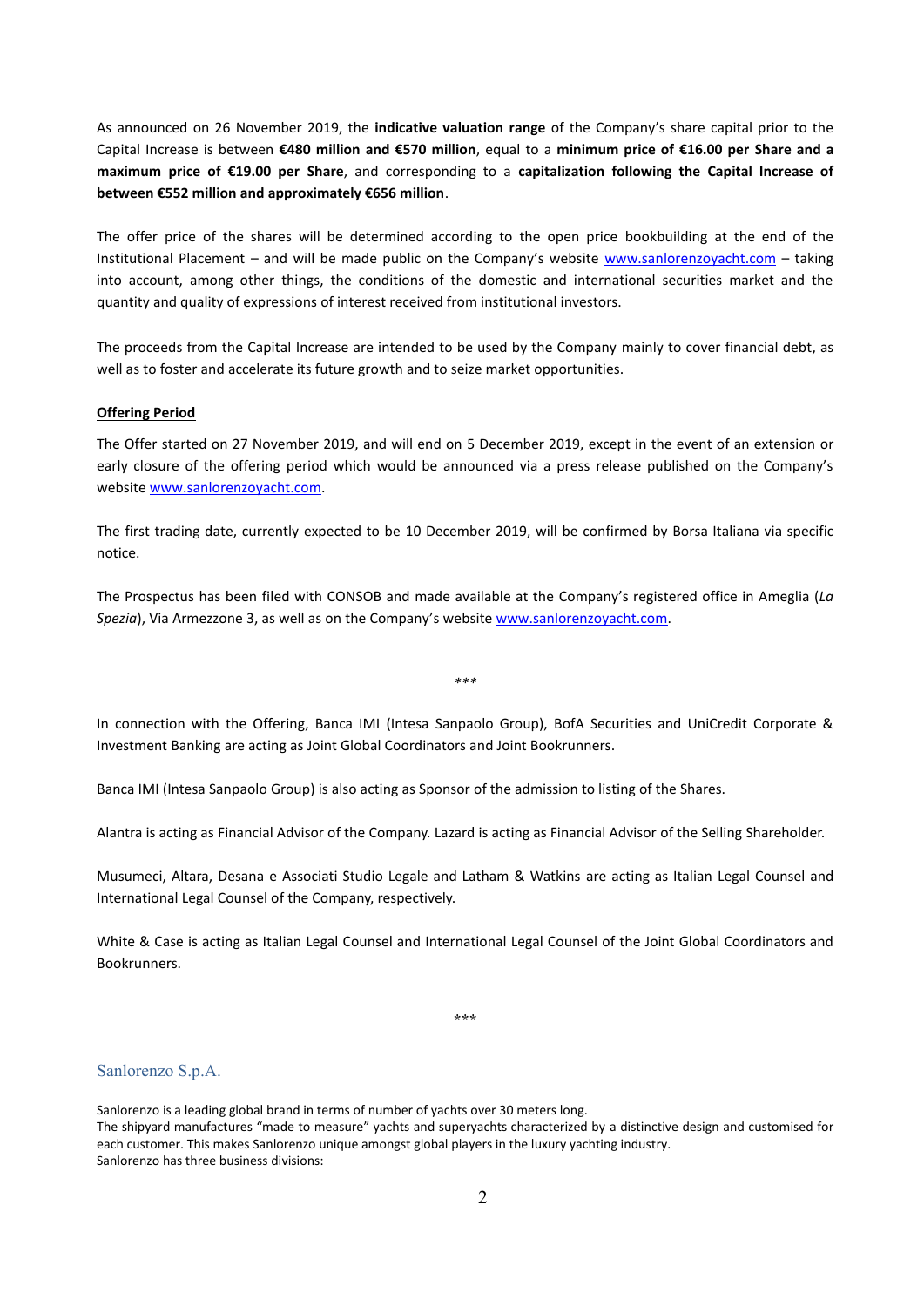- Yacht Division composite 24-38 meters yachts marketed under the Sanlorenzo brand contributing to 62.8% of 2018 full year Group's consolidated net revenues new yachts;
- Superyacht Division 40-68 meters aluminum and steel superyachts marketed under the Sanlorenzo brand contributing to 31.1% of 2018 full year Group's consolidated net revenues new yachts;
- Bluegame Division 13-21 meters sports utility yachts in composite marketed under the Bluegame by Sanlorenzo brand – contributing to 1.8% of 2018 full year Group's consolidated net revenues new yachts.

Sanlorenzo's manufacturing activities are carried out through four shipyards located in La Spezia (SP), Ameglia (SP), Viareggio (LU) and Massa (MS). The sites are strategically located in proximity, thus enabling significant operational efficiencies.

Europe represents Sanlorenzo's main end-market accounting for 57.5% of 2018 full year Group's consolidated net revenues new yachts. Americas, APAC and MEA accounted for 19.6%, 17.6% and 5.4% of 2018 full year Group's consolidated net revenues new yachts, respectively.

The Group employs approximately 450 people. In addition, the Group cooperates with a network of 1,500 qualified artisan companies and leverages on an international distribution network and a widespread service network for customers worldwide. The Group's consolidated net revenues new yachts have grown at a CAGR of 16%<sup>1</sup> between 2004 and 2018.

[www.sanlorenzoyacht.com](http://www.sanlorenzoyacht.com/)

#### **FINANCIAL HIGHLIGHTS**

|                                           | <b>Historical Group's Financials</b> |      |      |         | <b>Expected</b><br><b>Figures</b> |
|-------------------------------------------|--------------------------------------|------|------|---------|-----------------------------------|
| (in Euro millions)                        | 2016                                 | 2017 | 2018 | Q3 2019 | 2019                              |
| Value of Production                       | 291                                  | 283  | 355  | 381     | 493-523                           |
| Net Revenues New Yachts                   | 222                                  | 231  | 327  | 334     | 430-456                           |
| EBITDA net of extraordinary items*        | 30                                   | 29   | 38   | 49      | 62-66                             |
| EBITDA Margin net of extraordinary items* | 14%                                  | 13%  | 12%  | 15%     | 14%-15%                           |
| Group net income**                        | 12                                   | 10   | 12   | 24      | 28-30                             |
| CapEx                                     | 9                                    | 18   | 46   | 44      | 51-55                             |

\* 2017-18 EBITDA and EBITDA Margin figures are net of extraordinary items, equal to EUR 3.4 M and EUR 3.6 M,

respectively

\*\*Does not include the non-recurring listing completion costs and the listing costs and related tax effect

**\*\*\***

Press contacts: **Weber Shandwick | Advisory** Giorgio Catalano M. 334 696 9275 Mai[l gcatalano@advisorywebershandwick.it](mailto:gcatalano@advisorywebershandwick.it)  Francesca Visioni M. 342 973 7950 Mail [fvisioni@advisorywebershandwick.it](mailto:fvisioni@advisorywebershandwick.it)

The contents of this announcement, which have been prepared by the Issuer and its consolidated subsidiaries (together, the "Group") and are the sole responsibility of Issuer, is for background purposes only and does not purport to be full or complete. No reliance may be placed by any person for any purpose on the information contained in this announcement or its accuracy, fairness or completeness.

This announcement is not for publication or distribution, directly or indirectly, in or into the United States. The distribution of this announcement may be restricted by law in certain jurisdictions and persons into whose possession any document or other information

<sup>1</sup> *Based on 2004 Value of Production as per the Italian GAAP and 2018 Net Revenues new Yachts as per the IFRS*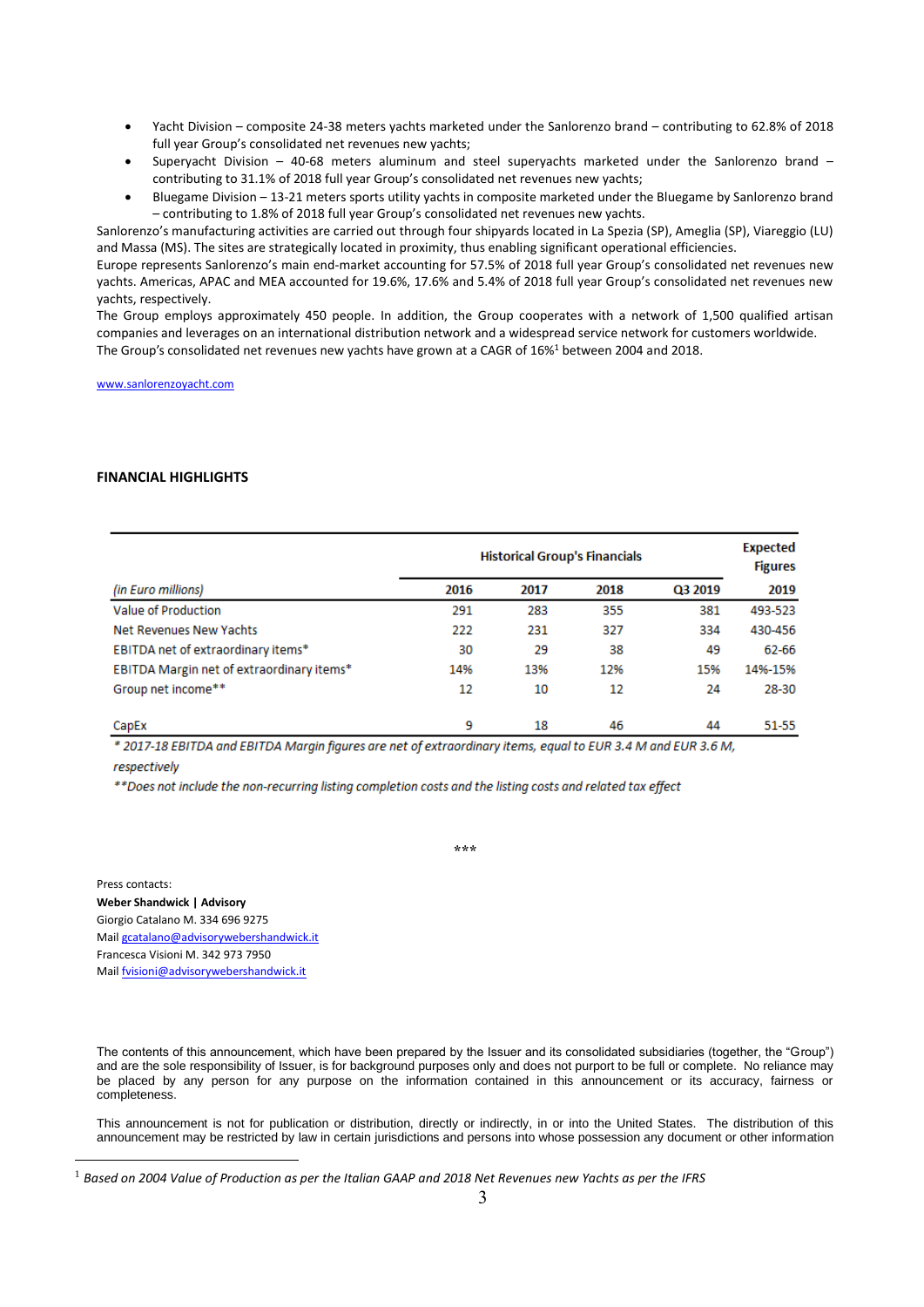referred to herein comes should inform themselves about and observe any such restriction. Any failure to comply with these restrictions may constitute a violation of the securities laws of any such jurisdiction.

This announcement does not contain or constitute an offer of, or the solicitation of an offer to buy, Ordinary Shares to any person in the United States, Australia, Canada or Japan or in any jurisdiction to whom or in which such offer or solicitation is unlawful. The Ordinary Shares referred to herein may not be offered or sold in the United States unless registered under the US Securities Act of 1933 (the "Securities Act") or offered in a transaction exempt from, or not subject to, the registration requirements of the Securities Act. The offer and sale of Ordinary Shares referred to herein has not been and will not be registered under the Securities Act or under the applicable securities laws of Australia, Canada or Japan. Subject to certain exceptions, the Ordinary Shares referred to herein may not be offered or sold in Australia, Canada or Japan or to, or for the account or benefit of, any national, resident or citizen of Australia, Canada or Japan. There will be no public offer of the Ordinary Shares in the United States, Australia, Canada or Japan or elsewhere.

In member states of the European Economic Area ("EEA") (each, a "Relevant Member State"), this announcement and any offer if made subsequently is directed only at persons who are "qualified investors" within the meaning of the Prospectus Regulation (Regulation (EU) 2017/1129) ("Qualified Investors"). In Italy this announcement is directed exclusively at Qualified Investors as such term is defined in Article 34-ter, paragraph 1, letter b), of CONSOB Regulation on Issuers No. 11971 of May 14, 1999, as subsequently amended and supplemented by Article 35, paragraph 1, letter d), of CONSOB Regulation on Intermediaries No. 20307 of February 15, 2018. In the United Kingdom this announcement is directed exclusively at Qualified Investors (i) who have professional experience in matters relating to investments falling within Article 19(5) of the Financial Services and Markets Act 2000 (Financial Promotion) Order 2005, as amended (the "Order") or (ii) who fall within Article 49(2)(A) to (D) of the Order, and (iii) to whom it may otherwise lawfully be communicated, and any investment activity to which it relates will only be engaged in with such persons and it should not be relied on by anyone other than such persons.

This announcement may include statements that are, or may be deemed to be, "forward-looking statements". These forward-looking statements may be identified by the use of forward-looking terminology, including the terms "believes", "estimates", "plans", "projects", "anticipates", "expects", "intends", "may", "will" or "should" or, in each case, their negative or other variations or comparable terminology, or by discussions of strategy, plans, objectives, goals, future events or intentions. Forward-looking statements may and often do differ materially from actual results. Any forward-looking statements reflect the Company's current view with respect to future events and are subject to risks relating to future events and other risks, uncertainties and assumptions relating to the Group's business, results of operations, financial position, liquidity, prospects, growth or strategies. Forward-looking statements speak only as of the date they are made.

This announcement contains alternative performance indicators that are not recognized by IFRS. Different companies and analysts may calculate these non-IFRS measures differently, so making comparisons among companies on this basis should be done very carefully. These non-IFRS measures have limitations as analytical tools, are not measures of performance or financial condition under IFRS and should not be considered in isolation or construed as substitutes for operating profit or net profit as an indicator of our operations in accordance with IFRS.

Each of Issuer, Merrill Lynch International, Banca IMI S.p.A. and UniCredit Bank AG Milan Branch (the "Managers") and their respective affiliates expressly disclaims any obligation or undertaking to update, review or revise any forward looking statement contained in this announcement whether as a result of new information, future developments or otherwise.

Any purchase of Ordinary Shares in the proposed Offering should be made solely on the basis of the information contained in the final Prospectus and the Offering Circular to be issued by the Company in connection with the Offering. The information in this announcement is subject to change.

The date of admission may be influenced by things such as market conditions. There is no guarantee that admission will occur and you should not base your financial decisions on Issuer's intentions in relation to admission at this stage. Acquiring investments to which this announcement relates may expose an investor to a significant risk of losing all of the amount invested. Persons considering making such investments should consult an authorised person specialising in advising on such investments. This announcement does not constitute a recommendation concerning the Offering. The value of shares can decrease as well as increase. Potential investors should consult a professional advisor as to the suitability of the Offering for the person concerned.

The Managers are acting exclusively for Issuer and no-one else in connection with the Offering. They will not regard any other person as their respective clients in relation to the Offering and will not be responsible to anyone other than Issuer for providing the protections afforded to their respective clients, nor for providing advice in relation to the Offering, the contents of this announcement or any transaction, arrangement or other matter referred to herein.

In connection with the Offering of the Ordinary Shares, the Managers and any of their affiliates, may take up a portion of the Ordinary Shares in the Offering as a principal position and in that capacity may retain, purchase, sell, offer to sell for their own accounts such Ordinary Shares and other securities of the Company or related investments in connection with the Offering or otherwise. Accordingly, references in the Prospectus and in the Offering Circular, once available, to the Ordinary Shares being issued, offered, subscribed, acquired, placed or otherwise dealt in should be read as including any issue or offer to, or subscription, acquisition, placing or dealing by, the Managers and any of their affiliates acting in such capacity. In addition the Managers and any of their affiliates may enter into financing arrangements (including swaps, warrants or contracts for differences) with investors in connection with which the Managers and any of their affiliates may from time to time acquire, hold or dispose of Ordinary Shares. The Managers do not intend to disclose the extent of any such investment or transactions otherwise than in accordance with any legal or regulatory obligations to do so.

None of the Managers or any of their respective affiliates or any of their respective directors, officers, employees, advisers or agents accepts any responsibility or liability whatsoever for or makes any representation or warranty, express or implied, as to the truth, accuracy or completeness of the information in this announcement (or whether any information has been omitted from the announcement) or any other information relating to the Company, its subsidiaries or associated companies, whether written, oral or in